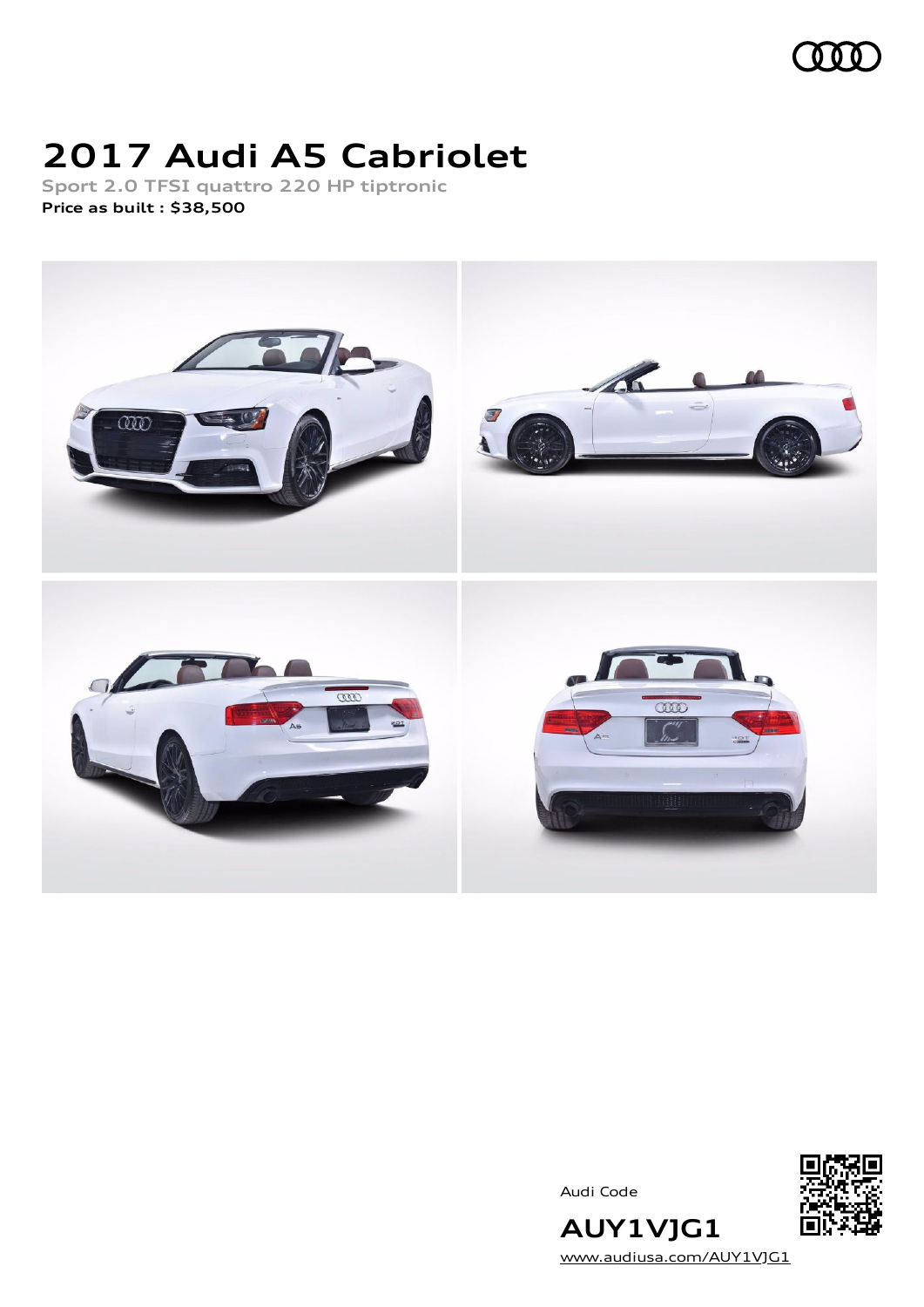**Audi 2017 Audi A5 Cabriolet** Sport 2.0 TFSI quattro 220 HP tiptronic

**Price as buil[t](#page-9-0)** \$38,500

#### **Exterior colour**

Ibis WhiteBlack Roof

#### **Interior colour**

| Seats     | chestnut brown |
|-----------|----------------|
| Dashboard | black          |
| Carpet    | black          |
| Headliner | black          |

#### **Technical Specifications**

| Engine type                  | Four-cylinder                                 |
|------------------------------|-----------------------------------------------|
| stroke                       | Displacement/Bore and 1,984/82.5 x 92.8 cc/mm |
| Torque                       | 258 @ 1,500 - 4,300 lb-ft@rpm                 |
| Top track speed              | 130 mph mph                                   |
| Acceleration (0 - 60<br>mph) | 6.6 seconds                                   |
| Recommended fuel             | Premium                                       |



#### **Further Information**

| Warranty        | No           |
|-----------------|--------------|
| Mileage         | 32,201 miles |
| Type of vehicle | Used car     |
|                 |              |

#### **Audi Code** AUY1VJG1

**Your configuration on www.audiusa.com** [www.audiusa.com/AUY1VJG1](https://www.audiusa.com/AUY1VJG1)

**Commission number** c3f86d340a0e0971574e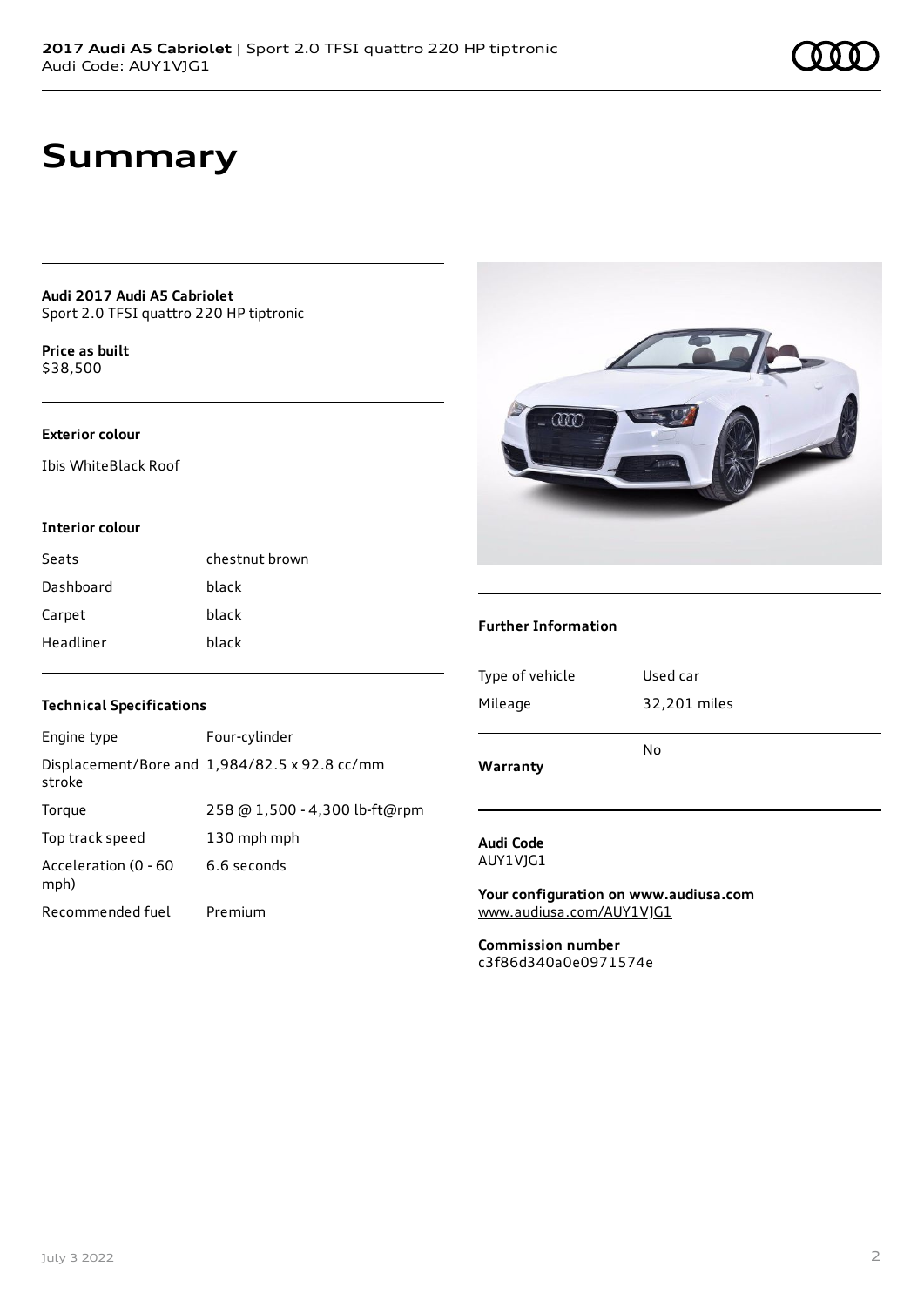# **Equipment**

Ibis WhiteBlack Roof

Audi advanced key - keyless start, stop and entry

Power-adjustable, auto-dimming, heated exterior side mirrors with memory

Sport suspension

19" 255/35 summer tires

19" Audi Sport 10-Y-spoke high-gloss black design wheels

Auto-dimming interior mirror with compass

Heated front seats

Dark Brown Walnut Wood inlays

Audi drive select®

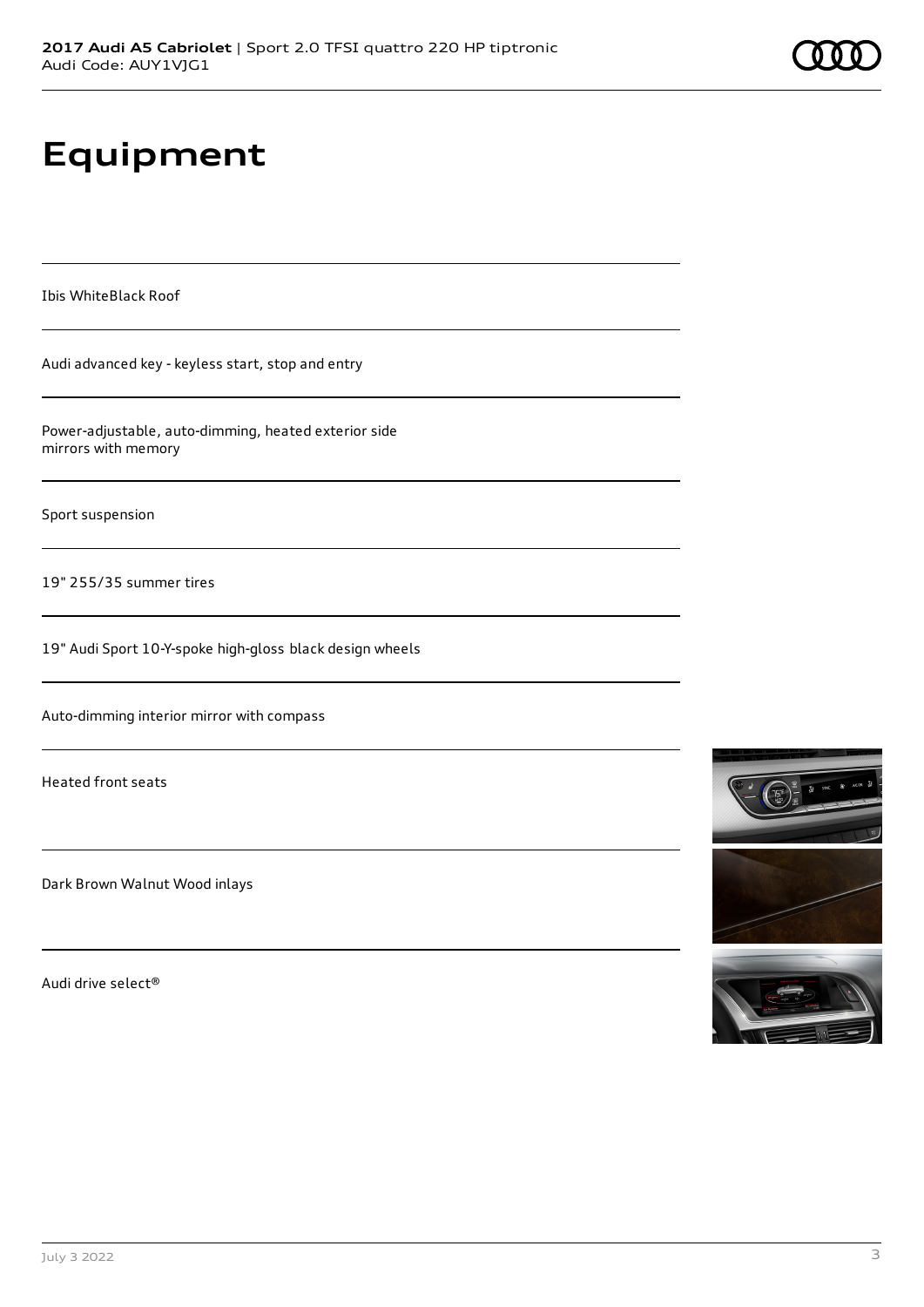# **Standard features**

### **Safety and Security**

| 4UB             | Driver and front-passenger advanced airbags                  |
|-----------------|--------------------------------------------------------------|
| 1 AT            | Electronic stabilisation control (ESC)                       |
| UH1             | Electromechanical parking brake                              |
| 8T1             | Cruise control with coast, resume and<br>accelerate features |
| VC <sub>2</sub> | Garage door opener (HomeLink®)                               |
| 6Y8             | Speed limiter                                                |
| QZ7             | Electromechanical power steering                             |
| 7K6             | Tire-pressure monitoring system                              |
| 4X1             | Front side airbags                                           |
| 8N6             | Light / rain sensor                                          |
| 3B4             | ISOFIX child seat mounting                                   |

| <b>Interior</b> |                                                                               |
|-----------------|-------------------------------------------------------------------------------|
| 7M8             | Aluminum door sill inlays with S line®<br>emblem                              |
| 9AQ             | Three-zone automatic climate control                                          |
| 001             | Illumination for interior door handles, air<br>vent controls, front footwells |
| 2PK             | Three-spoke flat-bottom steering wheel with<br>shift paddles                  |
| 6E3             | Front center armrest                                                          |
| 7F <sub>9</sub> | Leather gearshift knob                                                        |
| 3KA             | Split folding rear seatbacks                                                  |
| 7HA             | Cloth interior on doors                                                       |
| N1F             | Leather seating surfaces                                                      |

#### **Exterior**

| 0PO             | Dual exhaust outlets         |
|-----------------|------------------------------|
| 1S1             | Car jack                     |
| 519             | Rear spoiler                 |
| 8EH             | Xenon plus headlights        |
| 803             | Automatic headlight leveling |
| 8SL             | LED taillights               |
| 0 <sub>NB</sub> | S line® fender badges        |
| 47R             | High-gloss package           |

## **Infotainment and Driver Assistance**  $U\Gamma$ 7  $\Lambda$ udi music interface

| UF Z | Audi music interface                                                       |
|------|----------------------------------------------------------------------------|
| 9VD  | Audi sound system                                                          |
| 907  | Driver information system                                                  |
| 8UQ  | Audi concert radio                                                         |
| 9ZX  | Bluetooth <sup>®</sup> wireless technology preparation<br>for mobile phone |

#### **Interior**

| OE1 | Storage nets in backs of front seats                  |
|-----|-------------------------------------------------------|
| 3FT | Acoustic folding roof-folds at speeds up to<br>31 mph |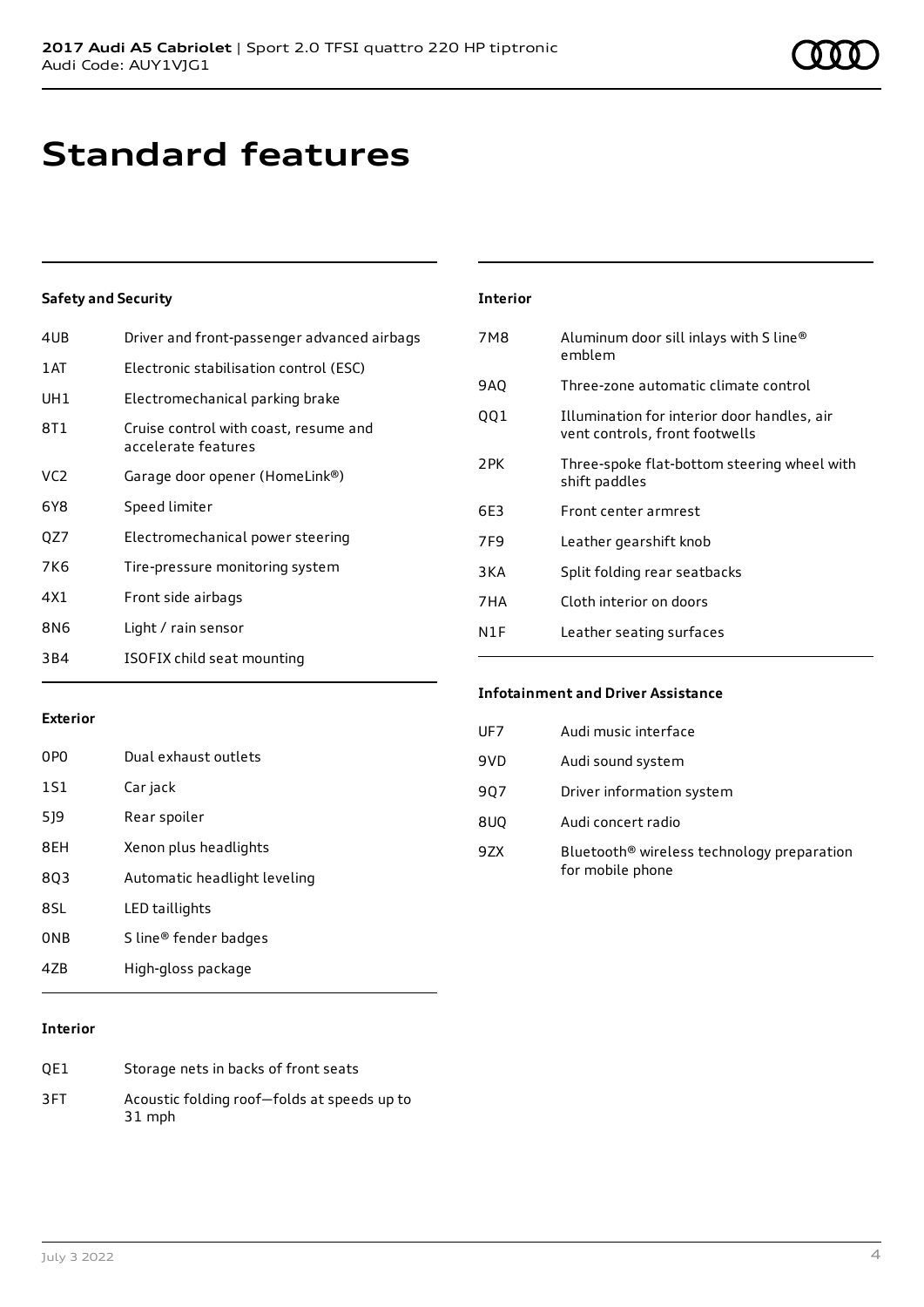## **Dealer remarks**

Located at Ferrari of Miami at 1550 Biscayne Blvd, Miami, FL 33132. Please contact our Pre-Owned Sales Manager, Andres Cruz at 305-476-3052 - acruz@ferrariofmia.com, for more information. The Collection Is Not Responsible for Typographical Errors.

#### LOADED WITH VALUE!

Comes equipped with: Rear Air Conditioning, Bluetooth.

This Audi A5 Cabriolet also includes Power Driver's Seat, Clock, Climate Control, Power Passenger Seat, Tachometer, Dual Zone Climate Control, Memory Seat Position, Cruise Control, Homelink System, Power Steering, Telescoping Steering Wheel, Steering Radio Controls, Power Mirrors, Leather Steering Wheel, Driver Airbag, Fog Lights, Passenger Airbag, Intermittent Wipers, Side Airbags, Keyless Entry, Rear Defogger, Security System, AM/FM, Anti-Theft, CD Player, Satellite Radio, Center Arm Rest, Vanity Mirrors, Heated Mirrors, Daytime Running Lights, Parking Sensors, Roll Stability Control, Tire Pressure Monitor, Carpeted Floor Mats, Aux. Audio Input, HID Headlamps. Climate Control, Dual Zone Climate Control, Cruise Control, Power Steering, Power Mirrors, Leather Steering Wheel, Power Drivers Seat, Power Passenger Seat, Memory Seat Position, Rear Air Conditioning, Clock, Tachometer, Homelink System, Telescoping Steering Wheel, Steering Wheel Radio Controls, Driver Airbag, Passenger Airbag, Side Airbags, Keyless Entry, Security System, Rear Defogger, Fog Lights, Intermittent Wipers, AM/FM, CD Player, Anti-Theft, Sport Package, Aux. Audio Input, Bluetooth, Carpeted Floor Mats, Center Arm Rest, Daytime Running Lights, Heated Mirrors, HID Headlamps, Parking Sensors, Roll Stability Control, Tire Pressure Monitor, Vanity Mirrors - Contact Andres Cruz at 305-476-3052 or acruz@ferrariofmiami.com for more information. -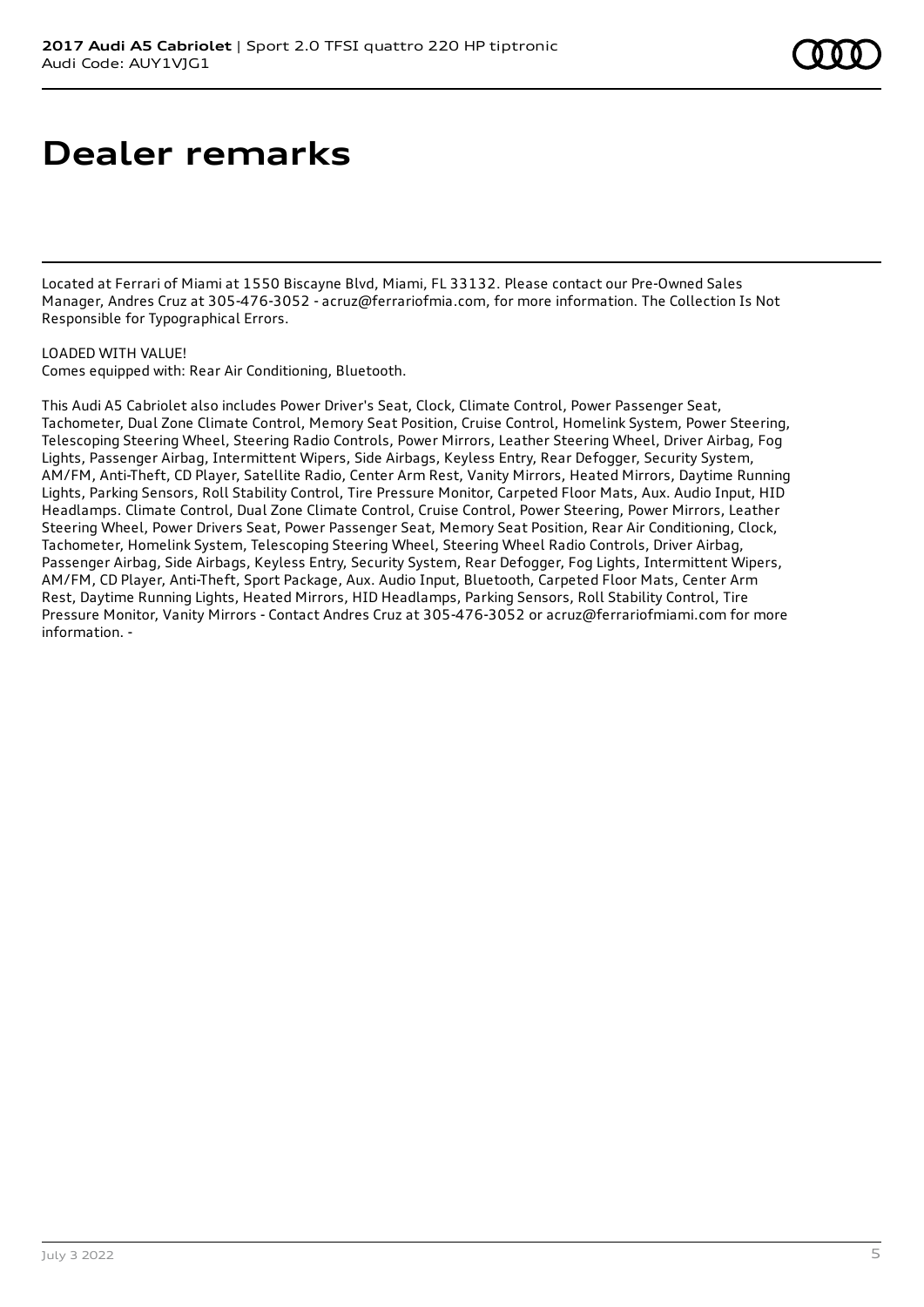### **Engineering | Performance**

| Engine type                                 | Four-cylinder                                 |
|---------------------------------------------|-----------------------------------------------|
| Acceleration (0 - 60<br>mph)                | 6.6 seconds                                   |
| Engine block                                | Cast-iron                                     |
| Induction/fuel injection Turbocharged/TFSI® |                                               |
| Cylinder head                               | Aluminum-alloy                                |
| Max. output ps/hp                           | 220 @ 4,450 - 6,000 @ rpm                     |
| stroke                                      | Displacement/Bore and 1,984/82.5 x 92.8 cc/mm |
| Top track speed                             | 130 mph mph                                   |
| Torque                                      | 258 @ 1,500 - 4,300 lb-ft@rpm                 |
| Valvetrain                                  | 16-valve DOHC                                 |

#### **Electrical system**

| Alternator | 14 Volts - 150 A |
|------------|------------------|
| Battery    | 12 Volts - 80 Ah |

#### **Transmission | Drivetrain**

| Gear ratios: 8th         | 0.667:1                                                                                                    |
|--------------------------|------------------------------------------------------------------------------------------------------------|
| Gear ratios: 6th         | 1.000:1                                                                                                    |
| Gear ratios: 7th         | 0.839:1                                                                                                    |
| Gear ratios: Reverse     | 3.317:1                                                                                                    |
| Drivetrain type          | Automatic                                                                                                  |
| Gear ratios: Final Drive | 2.848:1                                                                                                    |
| Gear ratios: 4th         | 1.667:1                                                                                                    |
| Transmission             | Eight-speed Tiptronic <sup>®</sup> automatic<br>transmission with quattro <sup>®</sup> all-<br>wheel-drive |
| Gear ratios: 5th         | 1.285:1                                                                                                    |
| Gear ratios: 2nd         | 3.143:1                                                                                                    |
| Gear ratios: 3rd         | 2.106:1                                                                                                    |
| Gear ratios: 1st         | 4.714:1                                                                                                    |

#### **Steering**

| Steering type                             | Electromechanical power steering<br>system |
|-------------------------------------------|--------------------------------------------|
| Turning diameter, curb-37.4 ft<br>to-curb |                                            |
| Steering ratio                            | 15.9:1                                     |

#### **Suspension**

| Front axle | Five-link front suspension with<br>stabilizer bar |
|------------|---------------------------------------------------|
| Rear axle  | Trapezoidal-link rear suspension                  |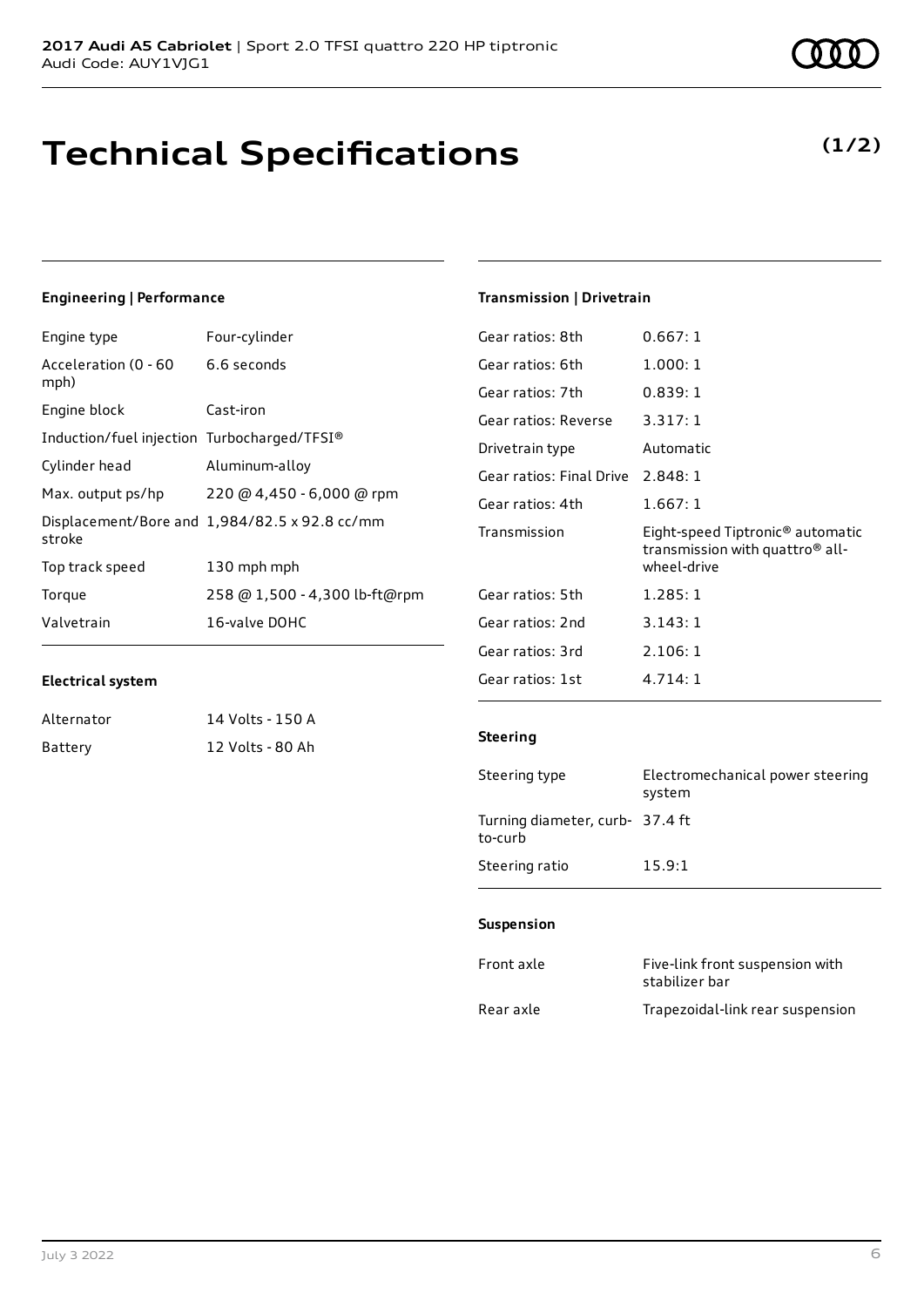# **Technical Specifications**

## **Brakes**

| <b>Front brakes</b>  | 12.6 (ventilated disc) in                                     |  |
|----------------------|---------------------------------------------------------------|--|
| Rear brakes          | 11.8 (solid disc) in                                          |  |
| <b>Body</b>          |                                                               |  |
| Material             | Fully galvanized steel unibody with<br>aluminum front fenders |  |
| Corrosion protection | Multistep anti-corrosion protection                           |  |

### **Warranty | Maintenance**

| Warranty    | 4-year/50,000-mile Audi new<br>vehicle limited warranty                                   |
|-------------|-------------------------------------------------------------------------------------------|
| Maintenance | 12-month/10,000-mile (whichever<br>occurs first) NO CHARGE first<br>scheduled maintenance |

## **Exterior Measurements**

| Height                           | 54.4 in   |
|----------------------------------|-----------|
| Overall width without<br>mirrors | 73.0 in   |
| Wheelbase                        | 108.3 in  |
| Drag coefficient                 | $0.34$ Cw |
| Overall width with<br>mirrors    | 79.5 in   |
| Track rear                       | $62.1$ in |
| Track front                      | 62.6 in   |
| Curb weight                      | 4.046 lb  |

## **Interior measurements**

| Seating capacity                          | 4                 |
|-------------------------------------------|-------------------|
| Shoulder room, rear                       | 46.8 in           |
| Leg room, rear                            | 31.9 in           |
| Shoulder room, front                      | 54.3 in           |
| Head room, rear                           | $36.3$ in         |
| Leg room, front                           | $41.3$ in         |
| Head room, front                          | 40.0 in           |
| Cargo volume, rear<br>seatbacks up/folded | 10.2 cu ft, cu ft |

**(2/2)**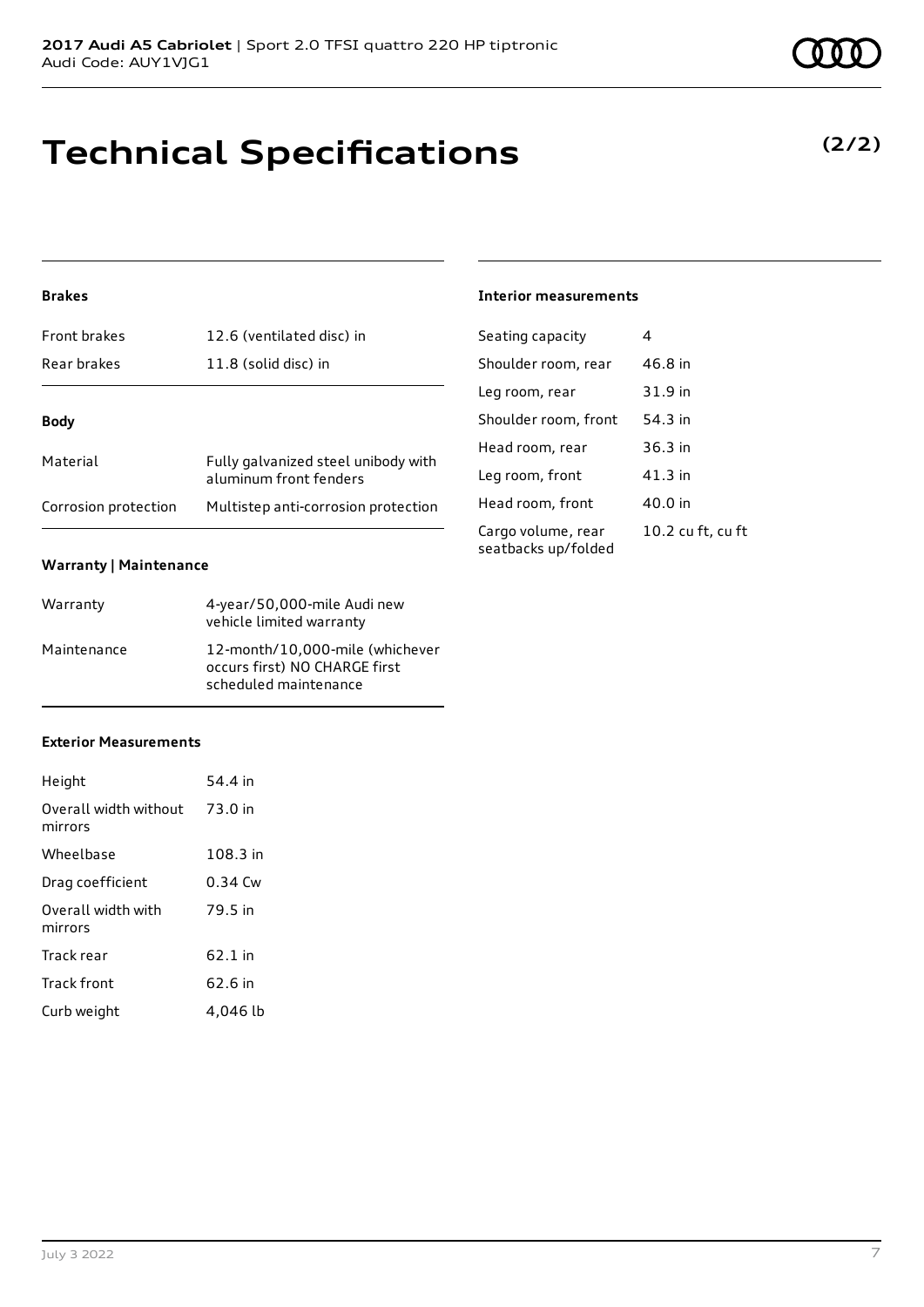## **Consumption- and emission**

#### **Consumption by NEDC**

| urban       | $21$ mpg |
|-------------|----------|
| extra-urban | 29 mpg   |
| combined    | 24 mpg   |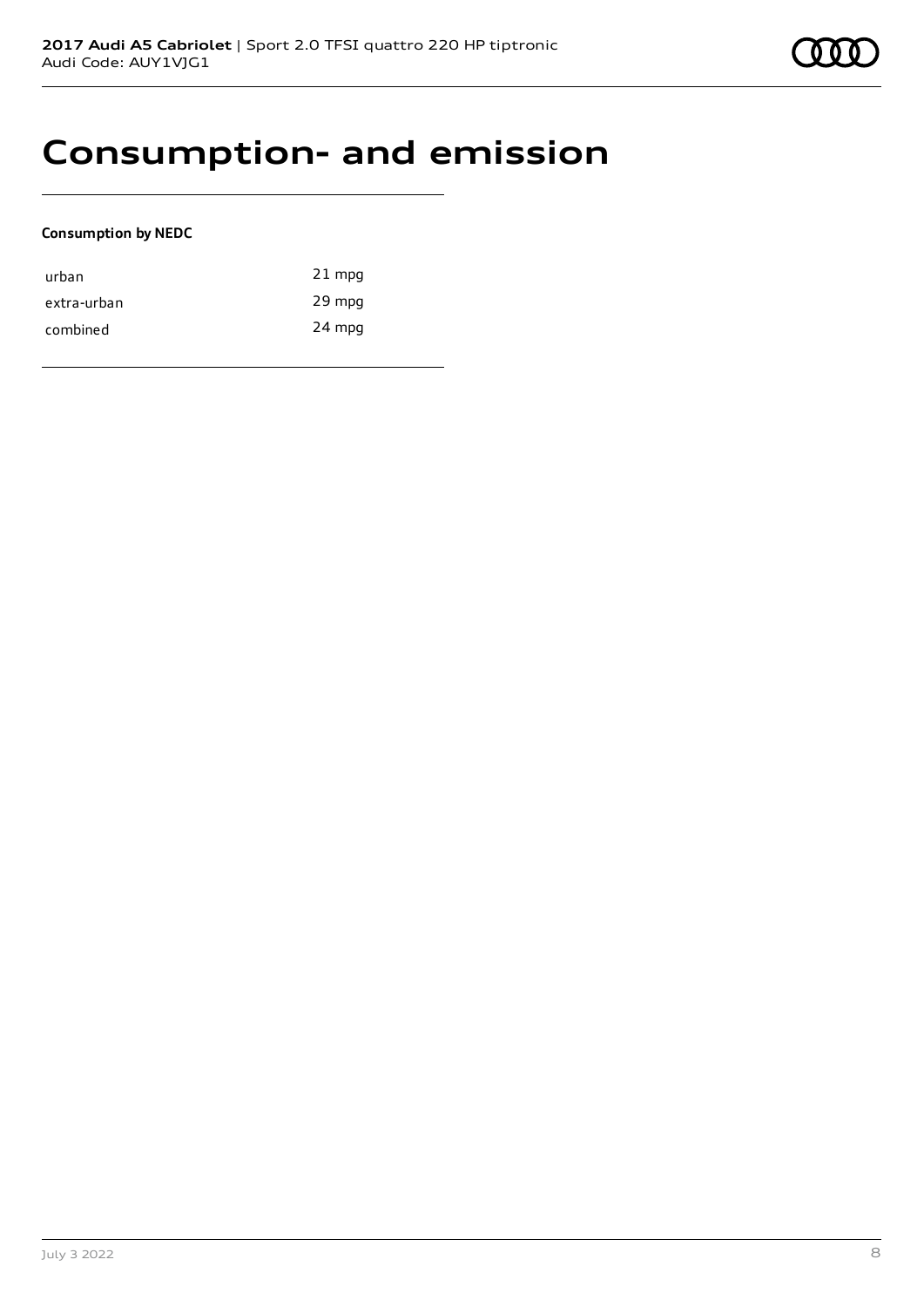

# **Contact**

Dealer **The Collection Audi**

200 Bird Rd 33146 Coral Gables FL

Phone: +13054445555 FAX: 7869245511

www: [https://www.thecollectionaudimiami.com](https://www.thecollectionaudimiami.com/)